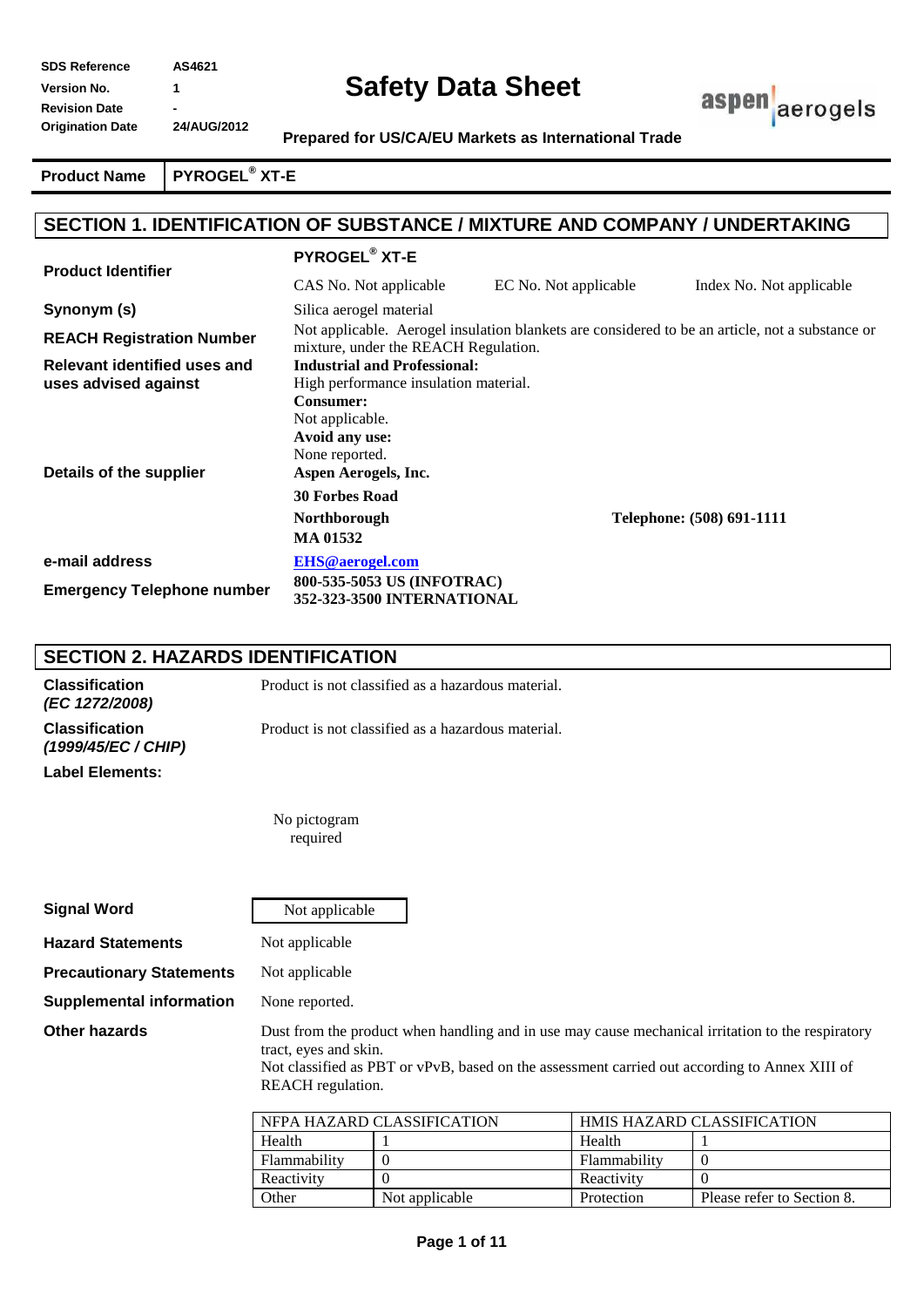| <b>SDS Reference</b>    | AS4621      |
|-------------------------|-------------|
| <b>Version No.</b>      | 1           |
| <b>Revision Date</b>    | -           |
| <b>Origination Date</b> | 24/AUG/2012 |
|                         |             |



**Prepared for US/CA/EU Markets as International Trade**

**Product Name PYROGEL<sup>®</sup> XT-E** 

### **SECTION 3. COMPOSITION / INFORMATION ON INGREDIENTS**

| <b>Chemical name</b><br>*Methylsilylated silica<br>(synthetic amorphous silica)                     | <b>CAS No</b><br>68909-20-6 | <b>EC No</b><br>272-697-1 | <b>REACH Reg No</b><br>Not registered |                               | <b>Classification</b><br>Not classified | Conc'n %<br>$40 - 50$ |
|-----------------------------------------------------------------------------------------------------|-----------------------------|---------------------------|---------------------------------------|-------------------------------|-----------------------------------------|-----------------------|
| *Fibrous glass (textile<br>grade)                                                                   |                             |                           | Not registered                        |                               | Not classified                          | $40 - 50$             |
| *Iron oxide<br>(iron(III) oxide)                                                                    | 1309-37-1                   | 215-168-2                 | Not available                         | $\overline{\phantom{0}}$<br>N | GHS09<br>H411<br>4.1/2<br>R51/53        | $1-5$                 |
| *Aluminium trihydrate<br>(aluminium hydroxide)                                                      | 21645-51-2                  | 244-492-7                 | Not available                         |                               | Not classified                          | $1-5$                 |
| Other components are either not classified or are below the concentration limit for classification. |                             |                           |                                       |                               | <b>Balance</b>                          |                       |

**Further information** \*CONTAINS A SUBSTANCE WITH AN OCCUPATIONAL EXPOSURE LIMIT Key to abbreviations, hazard statements and risk phrases in Section 16.

### **SECTION 4. FIRST AID MEASURES**

| <b>Description of first aid</b><br>measures                                         | Take measures to avoid further contamination or contact. Remove contaminated clothing<br>immediately, to be washed before reuse.                                                                                                                              |  |  |
|-------------------------------------------------------------------------------------|---------------------------------------------------------------------------------------------------------------------------------------------------------------------------------------------------------------------------------------------------------------|--|--|
| <b>Inhalation</b>                                                                   | Remove to fresh air. Drink water to clear throat and blow nose to remove dust. If necessary seek<br>medical advice                                                                                                                                            |  |  |
| <b>Skin contact</b>                                                                 | Clean areas of skin affected with soap and plenty of water.                                                                                                                                                                                                   |  |  |
| Eye contact                                                                         | In case of contact with eyes, rinse immediately with plenty of water until irritation subsides. If<br>necessary (e.g. irritation persists), consult an eye specialist / ophthalmologist.                                                                      |  |  |
| Ingestion                                                                           | No first aid treatment required.                                                                                                                                                                                                                              |  |  |
| <b>Most important symptoms</b><br>and effects, both acute<br>and delayed            | Irritation of the throat and upper respiratory tract, irritation of skin and eyes.<br>Inhalation of excessive amounts of dust from the product may cause mechanical irritation to the<br>respiratory tract. Dermal contact may aggravate existing dermatitis. |  |  |
| Indication of any<br>immediate medical<br>attention and special<br>treatment needed | None reported.                                                                                                                                                                                                                                                |  |  |

| <b>SECTION 5. FIRE FIGHTING MEASURES</b>                           |                                                                                                                                                                                                                                       |  |  |
|--------------------------------------------------------------------|---------------------------------------------------------------------------------------------------------------------------------------------------------------------------------------------------------------------------------------|--|--|
| <b>General hazard</b>                                              | THE PRODUCT IS NON-COMBUSTIBLE                                                                                                                                                                                                        |  |  |
| <b>Extinguishing media</b>                                         | To suit local surroundings (e.g. water spray, carbon dioxide, foam, chemical powder)                                                                                                                                                  |  |  |
| <b>Extinguishing media not to</b><br>be used                       | None reported.                                                                                                                                                                                                                        |  |  |
| <b>Special hazards arising</b><br>from the substance or<br>mixture | Decomposition products released in a fire, (e.g. oxides of carbon), should be considered toxic if<br>inhaled. Rolls of material can retain heat within internal layers and re-ignite combustible materials<br>if heat is not removed. |  |  |
| <b>Advice for fire-fighters</b>                                    | Wear self-contained breathing apparatus.                                                                                                                                                                                              |  |  |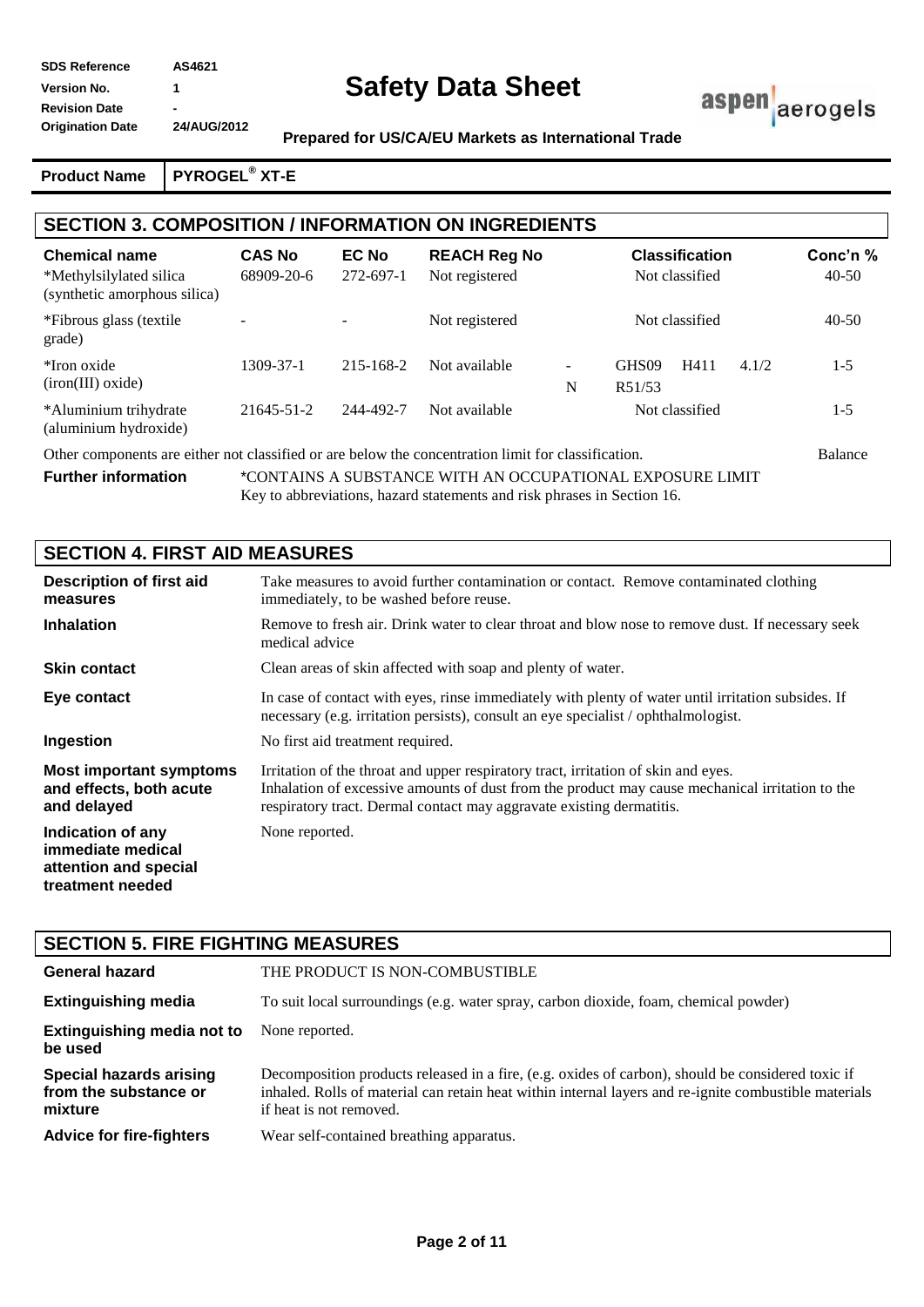| <b>SDS Reference</b>    | AS4621      |
|-------------------------|-------------|
| <b>Version No.</b>      | 1           |
| <b>Revision Date</b>    |             |
| <b>Origination Date</b> | 24/AUG/2012 |
|                         |             |



**Prepared for US/CA/EU Markets as International Trade**

**Product Name** 

**PYROGEL<sup>®</sup> XT-E** 

#### **SECTION 6. ACCIDENTAL RELEASE MEASURES**

| <b>Personal precautions,</b><br>protective equipment and<br>emergency procedures | Adhere to personal protective measures.<br>Minimize dust generation and ensure adequate ventilation.                     |
|----------------------------------------------------------------------------------|--------------------------------------------------------------------------------------------------------------------------|
| <b>Environmental precautions</b>                                                 | Do not allow to get into waste water or waterways; if this occurs, inform the relevant water<br>authority at once        |
| <b>Methods and materials for</b><br>containment and cleaning<br>up               | Take up mechanically (e.g. vacuum up) into tightly closable containers. Label container and<br>dispose of as prescribed. |
| Reference to other<br>sections                                                   | Section $8$ – personal protective measures<br>Section $13$ – disposal of waste                                           |

## **SECTION 7. HANDLING AND STORAGE**

| <b>Precautions for safe</b><br>handling                                   | Handle in accordance with good hygiene and safety practice.<br>Unpack material in the work area to minimize the area where dust exposure may occur.<br>Pack trimmed material and scrap in disposal bags promptly. |  |  |
|---------------------------------------------------------------------------|-------------------------------------------------------------------------------------------------------------------------------------------------------------------------------------------------------------------|--|--|
| <b>Conditions for safe</b><br>storage, including any<br>incompatibilities | Ensure adequate ventilation of the storage area. Keep containers tightly closed, cool and dry.<br>Keep product in packaging until ready for use.<br>Do not store near strong acids or strong bases.               |  |  |
| Specific end use(s)                                                       | Industrial and Professional:<br>Ensure safe systems of work or equivalent arrangements are in place to manage risks.                                                                                              |  |  |

#### **SECTION 8. EXPOSURE CONTROLS / PERSONAL PROTECTION**

**Control parameters** Monitoring of the workplace should be considered in accordance with Community Exposure Limits or other data as indicated below.

| LTEL (TWA):                           | ppm | $mg/m^3$<br>15  | PEL data for silica,<br>amorphous, total dust,<br><b>OSHA</b>         |
|---------------------------------------|-----|-----------------|-----------------------------------------------------------------------|
| LTEL (TWA):                           | ppm | $mg/m^3$<br>5   | PEL data for silica,<br>amorphous, respirable<br>fraction, OSHA       |
| LTEL (TWA):                           | ppm | $mg/m^3$<br>10  | Data for silica, amorphous,<br>inhalable, ACGIH                       |
| LTEL (TWA):                           | ppm | $mg/m^3$<br>3   | Data for silica, amorphous,<br>respirable, ACGIH                      |
| LTEL $(8 \text{ hour} \text{ TWA})$ : | ppm | $mg/m^3$<br>6   | WEL data for silica,<br>amorphous, inhalable dust<br>EH40 (2005)      |
| LTEL $(8 \text{ hour} \text{ TWA})$ : | ppm | $mg/m^3$<br>2.4 | WEL data for silica,<br>amorphous, respirable dust<br>EH40 (2005)     |
| LTEL $(8 \text{ hour} \text{ TWA})$ : | ppm | $mg/m^3$<br>4   | data for silica, amorphous,<br>inhalable fraction,<br><b>TRGS 900</b> |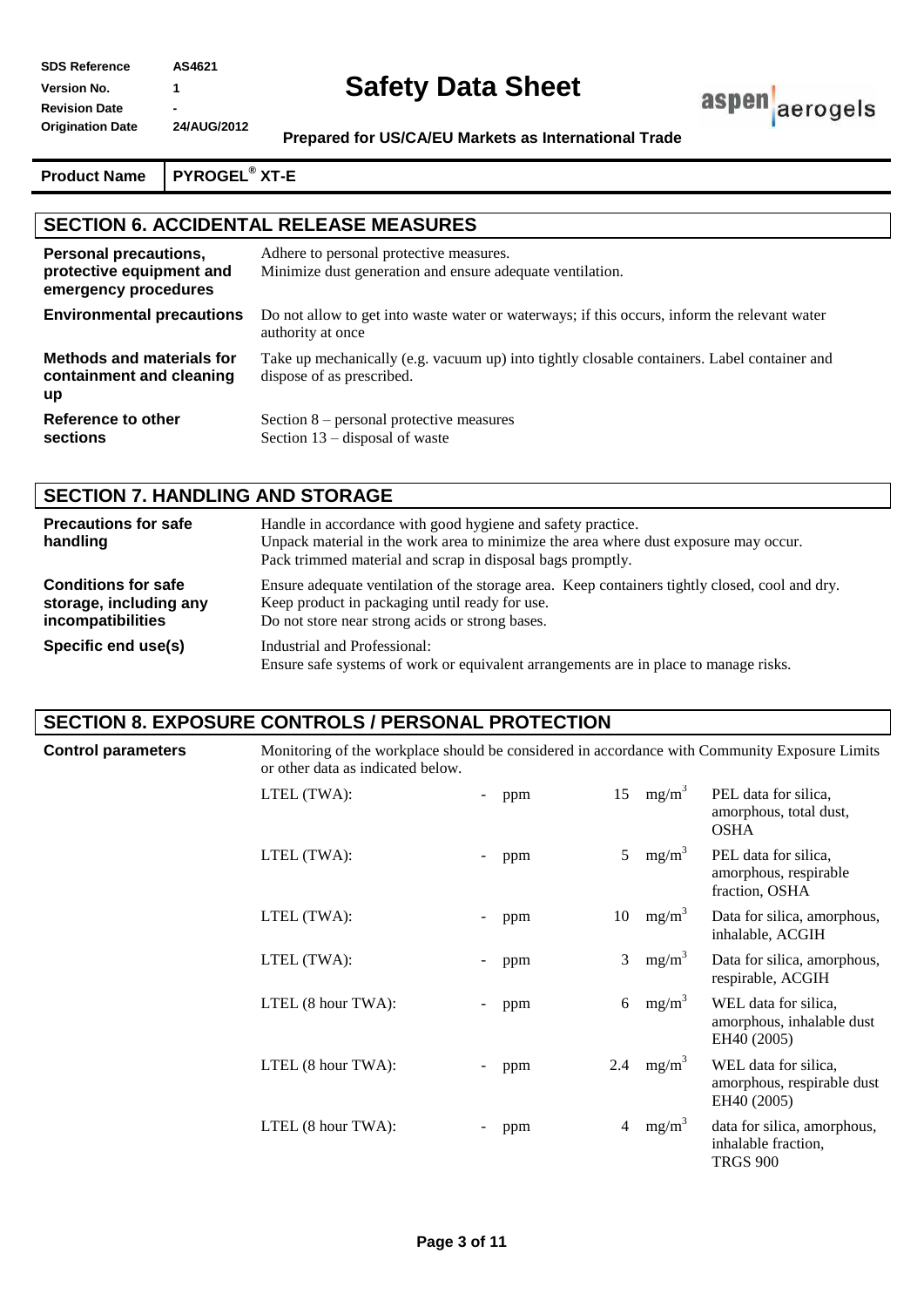| <b>SDS Reference</b>    | AS4621      |
|-------------------------|-------------|
| <b>Version No.</b>      | 1           |
| <b>Revision Date</b>    |             |
| <b>Origination Date</b> | 24/AUG/2012 |
|                         |             |



inhalation, data for iron

data for iron oxide

oxide

trihydrate

**Prepared for US/CA/EU Markets as International Trade**

**Product Name PYROGEL® XT-E**

| Product Name<br><b>PYROGEL</b> XI-E                |                    |                              |           |               |                          |          |                                                                            |
|----------------------------------------------------|--------------------|------------------------------|-----------|---------------|--------------------------|----------|----------------------------------------------------------------------------|
|                                                    |                    |                              |           |               |                          |          |                                                                            |
| SECTION 8. EXPOSURE CONTROLS / PERSONAL PROTECTION |                    |                              |           |               |                          |          |                                                                            |
|                                                    | LTEL (TWA):        | 1.0                          | fibers/cc |               | $\overline{\phantom{a}}$ | $mg/m^3$ | Data for continuous<br>filament glass fibers,<br><b>ACGIH</b>              |
|                                                    | LTEL (TWA):        | $\qquad \qquad \blacksquare$ | ppm       |               | 5                        | $mg/m^3$ | Data for continuous<br>filament glass fibers,<br>inhalable, ACGIH          |
|                                                    | LTEL (TWA):        |                              | ppm       |               | 10                       | $mg/m^3$ | Data for continuous<br>filament glass fibers, total<br>dust, OSHA          |
|                                                    | LTEL (TWA):        | $\qquad \qquad \blacksquare$ | ppm       |               | 5                        | $mg/m^3$ | Data for continuous<br>filament glass fibers,<br>respirable fraction, OSHA |
|                                                    | LTEL (TWA):        |                              | ppm       |               | 10                       | $mg/m^3$ | PEL data for iron oxide<br>fume, OSHA                                      |
|                                                    | LTEL (TWA):        |                              | ppm       |               | 5                        | $mg/m^3$ | Data for iron oxide,<br>respirable, ACGIH                                  |
|                                                    | LTEL (8 hour TWA): | ÷                            | ppm       |               | 5                        | $mg/m^3$ | WEL data for iron oxide<br>fume, EH40 (2005)                               |
|                                                    | STEL (15 min):     |                              | ppm       |               | 10                       | $mg/m^3$ | WEL data for iron oxide<br>fume, EH40 (2005)                               |
|                                                    | $STEL$ (15 min):   |                              | ppm       |               | 3                        | $mg/m^3$ | Data for iron oxide,<br>respirable dust, TRGS 900                          |
|                                                    | STEL (15 min):     | $\overline{\phantom{a}}$     | ppm       |               | 10                       | $mg/m^3$ | Data for iron oxide,<br>inhalable dust, TRGS 900                           |
|                                                    | LTEL (TWA):        |                              | ppm       |               | 15                       | $mg/m^3$ | PEL data for aluminium<br>trihydrate, total dust,<br><b>OSHA</b>           |
|                                                    | LTEL (TWA):        | $\overline{\phantom{a}}$     | ppm       |               | 5                        | $mg/m^3$ | PEL data for aluminium<br>trihydrate, respirable<br>fraction, OSHA         |
|                                                    | LTEL (TWA):        | $\overline{\phantom{0}}$     | ppm       |               | 10                       | $mg/m^3$ | Data for aluminium<br>trihydrate, inhalable,<br><b>ACGIH</b>               |
|                                                    | LTEL (TWA):        | $\overline{a}$               | ppm       |               | 3                        | $mg/m^3$ | Data for aluminium<br>trihydrate, respirable,<br><b>ACGIH</b>              |
|                                                    | Long-term          |                              |           | 3.59 $mg/m^3$ |                          |          | DNEL, local, inhalation,<br>data for aluminium<br>trihydrate               |
|                                                    | Long-term          |                              |           |               | $10 \text{ mg/m}^3$      |          | DNEL, systemic,                                                            |

Long-term 10 mg/m<sup>3</sup> DNEL, local, inhalation,

Aqua (freshwater) 74.9 µg/l PNEC data for aluminium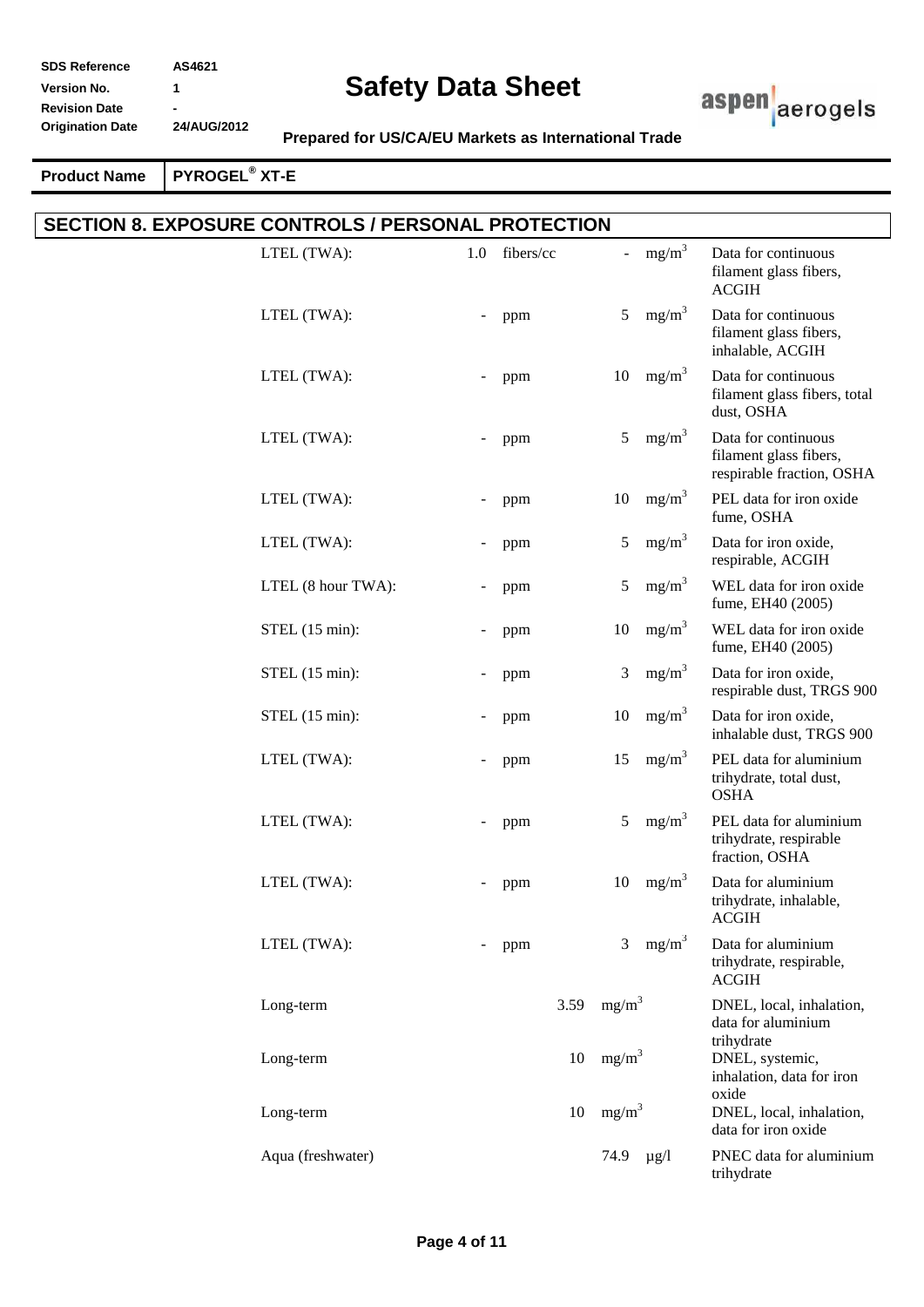| <b>SDS Reference</b>    | AS4621      |
|-------------------------|-------------|
| <b>Version No.</b>      | 1           |
| <b>Revision Date</b>    |             |
| <b>Origination Date</b> | 24/AUG/2012 |
|                         |             |



**Prepared for US/CA/EU Markets as International Trade**

**Product Name PYROGEL<sup>®</sup> XT-E** 

### **SECTION 8. EXPOSURE CONTROLS / PERSONAL PROTECTION** STP 20 mg/l PNEC data for aluminium trihydrate **Engineering controls** Provide local exhaust ventilation. **Personal protection** Observe normal standards for handling chemicals. Avoid breathing dust. Avoid eye and skin contact. Wash hands before breaks and after work. Wear personal protective equipment appropriate to the task (see below). **Eye protection** Safety glasses or chemical goggles **Skin protection** Nitrile gloves Disposable coveralls **Respiratory protection** Dust masks, NIOSH or CE-approved respirator or air fed visor (if ventilation is insufficient). **Other personal protection** None reported. **Environmental exposure controls** Do not allow to get into waste water or waterways.

### **SECTION 9. PHYSICAL AND CHEMICAL PROPERTIES**

| <b>Physical form</b>                                       | Fabric blanket     |
|------------------------------------------------------------|--------------------|
| <b>Colour</b>                                              | Maroon             |
| Odour                                                      | Faint ammonia      |
| <b>Odour threshold</b>                                     | $0.6 - 53$ ppm     |
| Molecular weight                                           | Not applicable     |
| <b>Molecular formula</b>                                   | Not applicable     |
| pH                                                         | Not applicable     |
| Melting pt / range                                         | Not applicable     |
| Boiling pt / range                                         | Not applicable     |
| <b>Flash point</b>                                         | Not applicable     |
| <b>Relative Evaporation Rate</b><br>$(n-ButyI Accate = 1)$ | Not applicable     |
| <b>General Flammability</b>                                | NON-COMBUSTIBLE    |
| <b>Flammability/explosive</b><br><b>limits</b>             | Not applicable     |
| Vapour pressure                                            | Not applicable     |
| <b>Vapour Density</b>                                      | Not applicable     |
| <b>Relative Density</b>                                    | Not applicable     |
| <b>Solubility</b>                                          | Insoluble in water |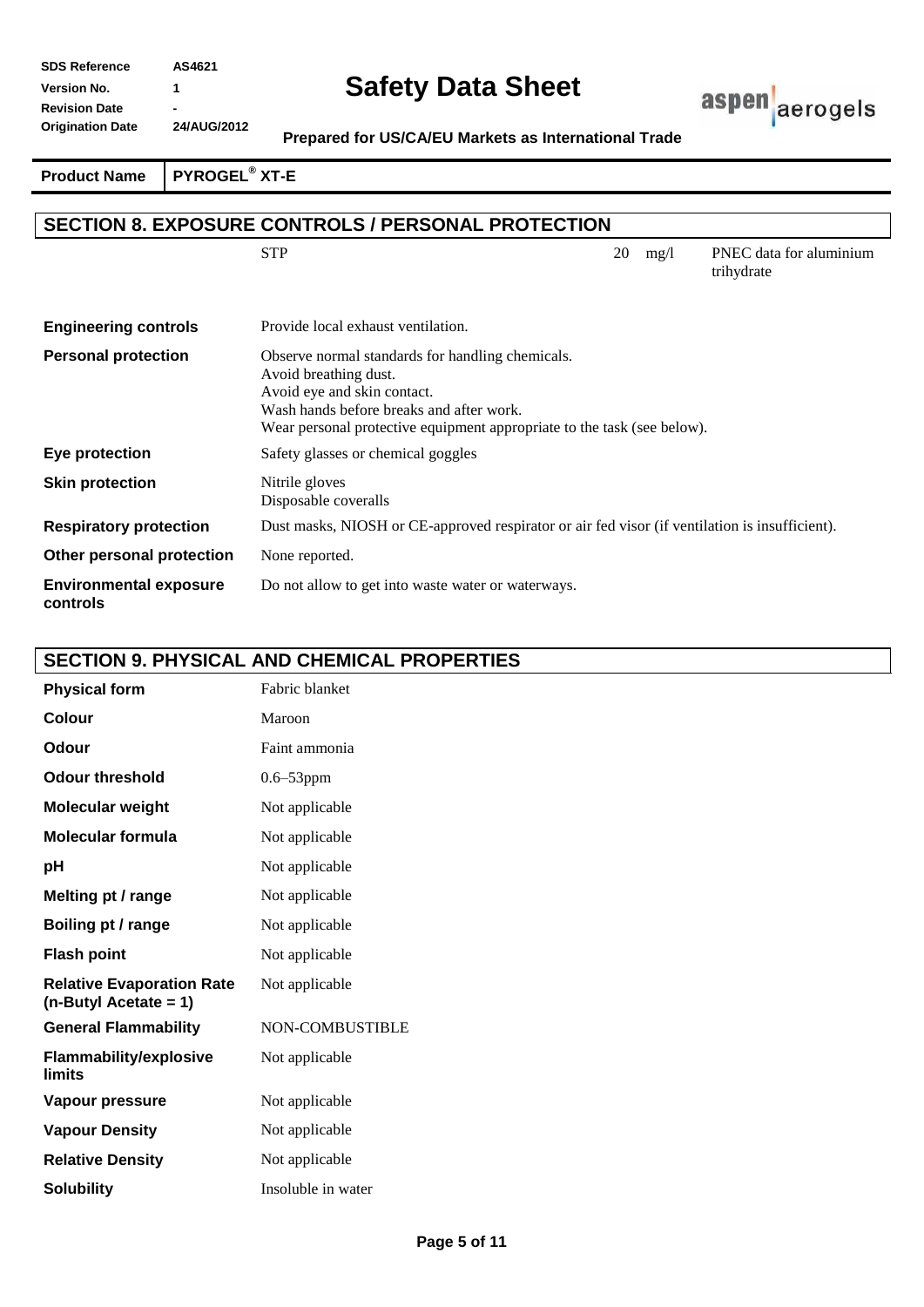| <b>SDS Reference</b>    | AS4621      |
|-------------------------|-------------|
| <b>Version No.</b>      | 1           |
| <b>Revision Date</b>    |             |
| <b>Origination Date</b> | 24/AUG/2012 |
|                         |             |



**Prepared for US/CA/EU Markets as International Trade**

**Product Name PYROGEL<sup>®</sup> XT-E** 

## **SECTION 9. PHYSICAL AND CHEMICAL PROPERTIES**

| <b>Partition coefficient (log P</b><br>or log K n-octanol / water) | Not applicable |
|--------------------------------------------------------------------|----------------|
| <b>Auto-ignition temperature</b>                                   | Not applicable |
| <b>Decomposition</b><br>temperature                                | Not applicable |
| <b>Viscosity</b>                                                   | Not applicable |
| <b>Explosive properties</b>                                        | Not applicable |
| <b>Oxidising properties</b>                                        | Not applicable |
| <b>Other information</b>                                           | None reported  |

| <b>SECTION 10. STABILITY &amp; REACTIVITY</b> |                                                                            |  |  |
|-----------------------------------------------|----------------------------------------------------------------------------|--|--|
| <b>Reactivity</b>                             | The product is hydrophobic and repels water.                               |  |  |
| <b>Chemical stability</b>                     | Stable under normal conditions of handling                                 |  |  |
| <b>Possibility of hazardous</b><br>reactions  | None reported.                                                             |  |  |
| <b>Conditions to avoid</b>                    | Prolonged exposure to temperatures above the recommended use temperatures. |  |  |
| Incompatible materials                        | Strong acids, strong bases.                                                |  |  |
| <b>Hazardous decomposition</b><br>products    | None reported.                                                             |  |  |

## **SECTION 11. TOXICOLOGICAL INFORMATION**

| Information on                          | Information refers to dust that may be produced when product is used. |                            |                                     |  |
|-----------------------------------------|-----------------------------------------------------------------------|----------------------------|-------------------------------------|--|
| toxicological effects                   | Target organs: respiratory system, eyes, skin.                        |                            |                                     |  |
|                                         | Routes of exposure: inhalation, eye and skin contact.                 |                            |                                     |  |
| <b>Acute toxicity - oral</b>            | $LD_{50}$                                                             | $>5,000$ mg/kg             | Data for synthetic amorphous silica |  |
|                                         | $LD_{50}$                                                             | $>10,000$ mg/kg            | Data for iron oxide                 |  |
|                                         | $LD_{50}$ (rat)                                                       | $>2,000$ mg/kg             | Data for aluminium trihydrate       |  |
| <b>Acute toxicity - inhalation</b>      | $LC_{50}$                                                             | $>2,000$ mg/m <sup>3</sup> | Data for synthetic amorphous silica |  |
|                                         | $LD_{50}$                                                             | $>210$ mg/m <sup>3</sup>   | Data for iron oxide                 |  |
| <b>Acute toxicity - dermal</b>          | $LD_{50}$                                                             | $>3,000$ mg/kg             | Data for synthetic amorphous silica |  |
| <b>Skin corrosion/irritation</b>        | Dust may cause irritation and dryness to skin.                        |                            |                                     |  |
| <b>Serious eye</b><br>damage/irritation | Dust may cause irritation and dryness to eyes.                        |                            |                                     |  |
| <b>Respiratory sensitisation</b>        | None reported for product.                                            |                            |                                     |  |
| <b>Skin sensitisation</b>               | None reported for product.                                            |                            |                                     |  |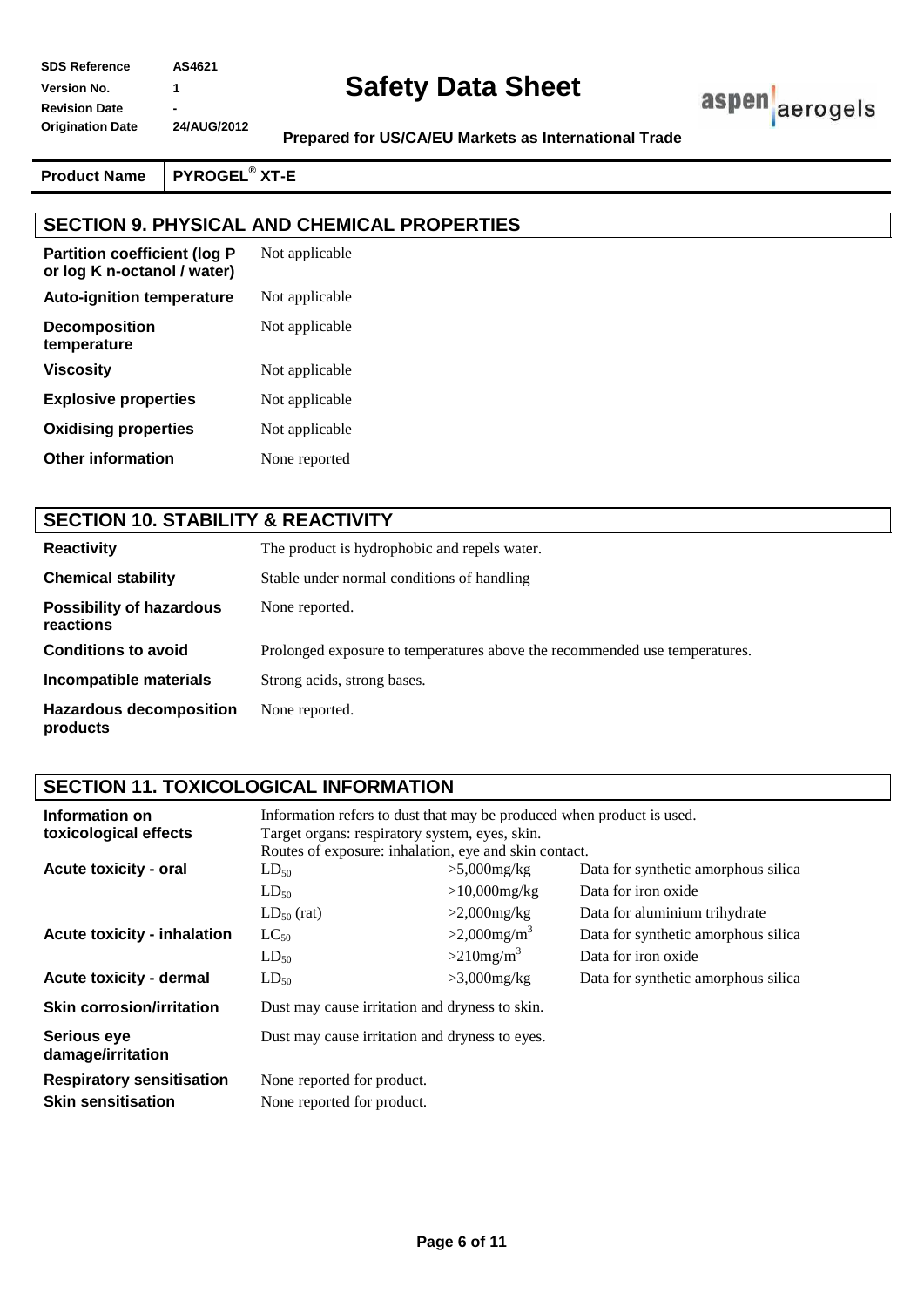| <b>SDS Reference</b>    | AS4621      |
|-------------------------|-------------|
| <b>Version No.</b>      | 1           |
| <b>Revision Date</b>    |             |
| <b>Origination Date</b> | 24/AUG/2012 |
|                         |             |



**Prepared for US/CA/EU Markets as International Trade**

**Product Name PYROGEL<sup>®</sup> XT-E** 

### **SECTION 11. TOXICOLOGICAL INFORMATION**

**Carcinogenicity:** Data conclusive, but not sufficient for classification. **Component ACGIH NTP IARC** Continuous Filament Glass Fibers | A4 Not Listed 3

Amorphous silica NA Not Listed None

|                                        | Natural micaceous iron oxide                                                                                                                                                                         | A4         | Not Listed | None |  |
|----------------------------------------|------------------------------------------------------------------------------------------------------------------------------------------------------------------------------------------------------|------------|------------|------|--|
|                                        | Aluminium trihydrate                                                                                                                                                                                 | Not listed | Not Listed | None |  |
|                                        | <b>Mutagenicity:</b> Data conclusive, but not sufficient for classification.<br><b>Reproductive toxicity:</b> Data conclusive, but not sufficient for classification.                                |            |            |      |  |
| <b>Single dose toxicity</b>            | No data available for product.                                                                                                                                                                       |            |            |      |  |
| <b>Repeated dose toxicity</b>          | No data available for product                                                                                                                                                                        |            |            |      |  |
| <b>Aspiration hazard</b>               | None reported.                                                                                                                                                                                       |            |            |      |  |
| Adverse health effects and<br>symptoms | Excessive inhalation of dust may aggravate pre-existing chronic lung conditions including, but not<br>limited to, bronchitis, emphysema, and asthma. Dermal contact may cause mechanical irritation. |            |            |      |  |
| <b>Other information</b>               | None reported.                                                                                                                                                                                       |            |            |      |  |

### **SECTION 12. ECOLOGICAL INFORMATION**

| <b>Toxicity</b>                              | Product is insoluble and inert.                   |                            |                                                                                                  |  |
|----------------------------------------------|---------------------------------------------------|----------------------------|--------------------------------------------------------------------------------------------------|--|
| Fish, acute                                  | $LC_{50}$ (Danio rerio)                           | $>10,000$ mg/l/96H         | Data for synthetic amorphous silica                                                              |  |
|                                              | $LC_{50}$ (Salmo trutta)                          | $>100$ mg/l/96H            | Data for aluminium trihydrate                                                                    |  |
| Fish, chronic                                | No data available for product.                    |                            |                                                                                                  |  |
| <b>Invertebrates</b>                         | $EC_{50}(Daphnia magna)$                          | $>10,000 \text{ mg}/1/24H$ | Data for synthetic amorphous silica                                                              |  |
|                                              | $EC_{50}(Daphnia magna)$                          | $>100$ mg/l/48H            | Data for iron oxide                                                                              |  |
| Algae                                        | No data available for product.                    |                            |                                                                                                  |  |
| Soil organisms                               | No data available for product.                    |                            |                                                                                                  |  |
| Micro-organisms                              | $EC_{50}$ (activated sludge)                      | $>10,000$ mg/l/3H          | Data for iron oxide                                                                              |  |
| Other organisms                              | No data available for product.                    |                            |                                                                                                  |  |
| Persistence and<br>degradability             | Not applicable for inorganic material.            |                            |                                                                                                  |  |
| <b>Bioaccumulative potential</b>             | None expected due to insoluble nature of product. |                            |                                                                                                  |  |
| <b>Mobility in soil</b>                      | None expected due to insoluble nature of product. |                            |                                                                                                  |  |
| <b>Results of PBT and vPvB</b><br>assessment |                                                   |                            | Not classified, based on the assessment carried out according to Annex XIII of REACH regulation. |  |
| Other adverse effects                        | None reported.                                    |                            |                                                                                                  |  |

#### **SECTION 13. DISPOSAL CONSIDERATIONS**

**Waste treatment methods** In accordance with national (i.e. Hazardous Waste Regulations) and local authority regulations. Avoid generation of dust and use appropriate control measures (see Section 8). Do not allow to get into waste water or waterways.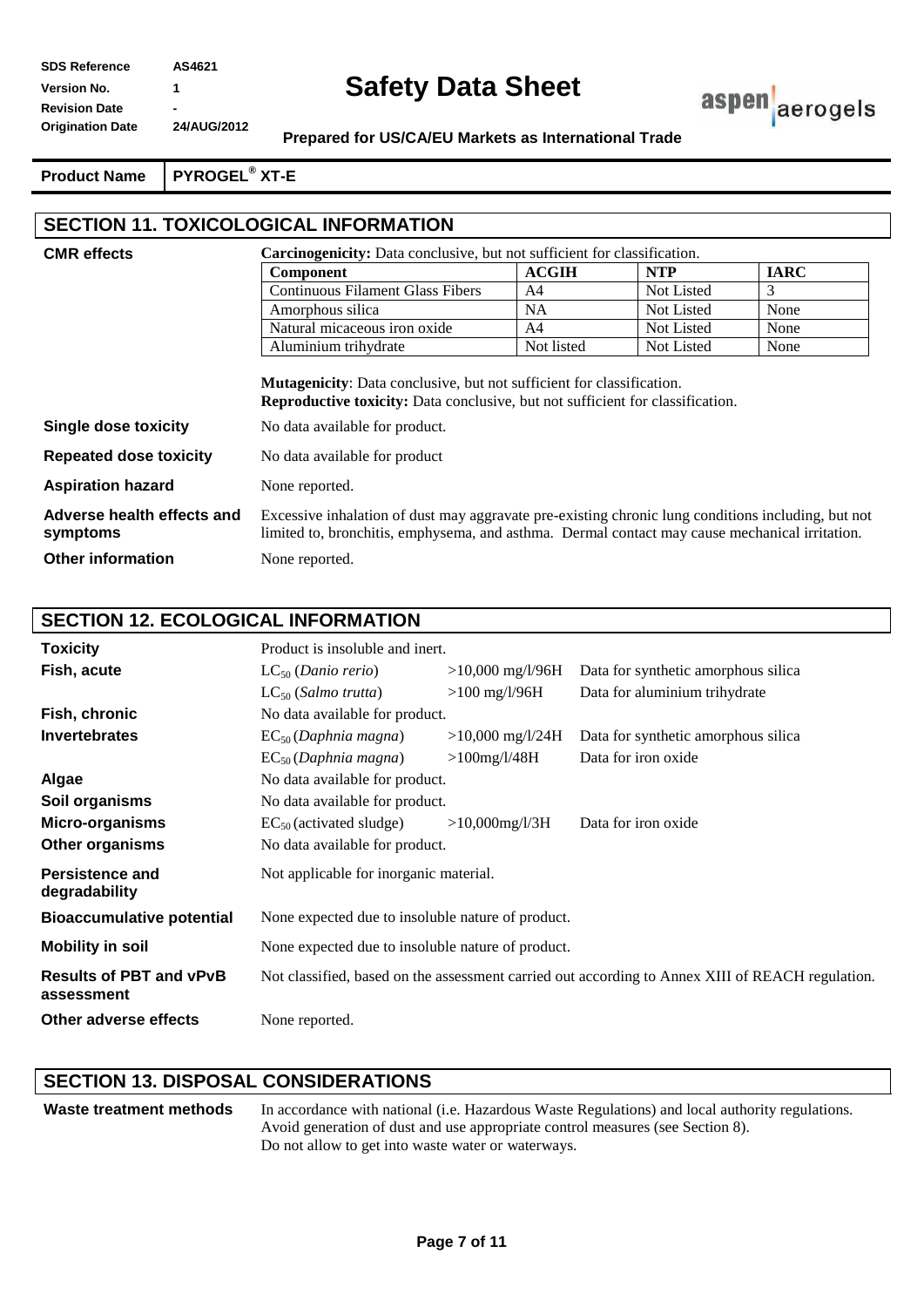| <b>SDS Reference</b>    | AS4621      |
|-------------------------|-------------|
| <b>Version No.</b>      | 1           |
| <b>Revision Date</b>    |             |
| <b>Origination Date</b> | 24/AUG/2012 |
|                         |             |

# **Version No. <sup>1</sup> Safety Data Sheet**



**Prepared for US/CA/EU Markets as International Trade**

**Product Name PYROGEL<sup>®</sup> XT-E** 

#### **SECTION 14. TRANSPORT INFORMATION**

**Land transport (ADR/RID)** The product is not classified for transport. **UN number UN proper shipping name Transport hazard class(es) Packing group Environmental hazards Special precautions for user Emergency action code Hazard Identification Number Marine transport (IMDG)** The product is not classified for transport. **UN number UN proper shipping name Transport hazard class(es) Packing group Environmental hazards Special precautions for user Air transport (ICAO/IATA)** The product is not classified for transport. **UN number UN proper shipping name Transport hazard class(es) Packing group Environmental hazards Special precautions for user**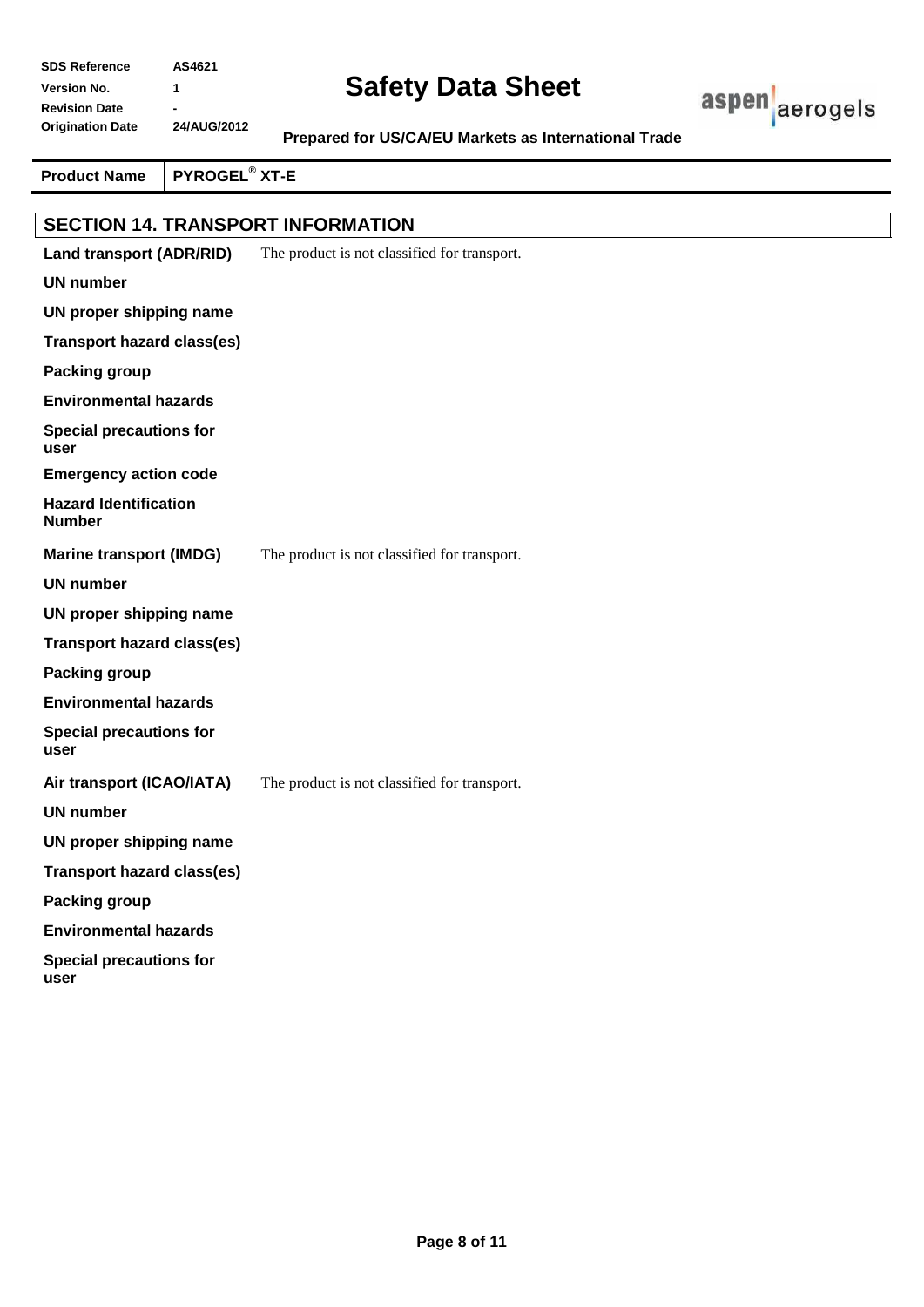| <b>SDS Reference</b>    | AS4621      |
|-------------------------|-------------|
| <b>Version No.</b>      | 1           |
| <b>Revision Date</b>    |             |
| <b>Origination Date</b> | 24/AUG/2012 |
|                         |             |

# **Version No. <sup>1</sup> Safety Data Sheet**

aspen aerogels

**Prepared for US/CA/EU Markets as International Trade**

**Product Name** 

**PYROGEL<sup>®</sup> XT-E** 

### **SECTION 15. REGULATORY INFORMATION**

| Safety, health and                                  | US:                                                                                                                                                                                                                                       |                |                |  |
|-----------------------------------------------------|-------------------------------------------------------------------------------------------------------------------------------------------------------------------------------------------------------------------------------------------|----------------|----------------|--|
| environmental                                       | Toxic Substances Control Act (TSCA)                                                                                                                                                                                                       |                |                |  |
| regulations/legislation                             | Comprehensive Response Compensation, and Liability Act (CERCLA)                                                                                                                                                                           |                |                |  |
| specific for product                                | Superfund Amendments And Reauthorization Act (SARA)<br>Canada:                                                                                                                                                                            |                |                |  |
|                                                     | Canadian Environmental Protection Act (CEPA)                                                                                                                                                                                              |                |                |  |
|                                                     | Workplace Hazardous Materials Information System (WHMIS)                                                                                                                                                                                  |                |                |  |
|                                                     | Europe:                                                                                                                                                                                                                                   |                |                |  |
|                                                     | Classification, Labelling and Packaging Regulation (EC) 1272/2008                                                                                                                                                                         |                |                |  |
|                                                     | <b>United Kingdom:</b>                                                                                                                                                                                                                    |                |                |  |
|                                                     | Chemicals (Hazard Information and Packaging) for Supply Regulations 2009 (CHIP4)                                                                                                                                                          |                |                |  |
| <b>Federal Regulations (US)</b>                     | <b>TSCA (Toxic Substances Control Act) Section 8b - Inventory Status:</b>                                                                                                                                                                 |                |                |  |
|                                                     | All chemical substances in this product are included on or exempted from listing on the TSCA<br>Inventory of Chemical Substances.                                                                                                         |                |                |  |
|                                                     | TSCA (Toxic Substances Control Act) Section 12b - Export Notification:                                                                                                                                                                    |                |                |  |
|                                                     | All chemicals comprising this product are not subject to TSCA Section 12b export notification.<br>CERCLA (COMPREHENSIVE RESPONSE COMPENSATION, AND LIABILITY ACT)                                                                         |                |                |  |
|                                                     |                                                                                                                                                                                                                                           |                |                |  |
|                                                     | Product is not classified as hazardous or reportable under this requirement.                                                                                                                                                              |                |                |  |
|                                                     | SARA TITLE III (SUPERFUND AMENDMENTS AND REAUTHORIZATION ACT)                                                                                                                                                                             |                |                |  |
|                                                     | Product is not classified as hazardous or reportable under this requirement.<br><b>Section 311/312 HAZARD CATEGORIES</b>                                                                                                                  |                |                |  |
|                                                     | Materials in this product are classified as hazardous or reportable under this requirement.                                                                                                                                               |                |                |  |
|                                                     | <b>Section 313</b>                                                                                                                                                                                                                        |                |                |  |
|                                                     | Materials in this product are not classified as hazardous or reportable under this requirement.                                                                                                                                           |                |                |  |
| <b>State Regulations (US)</b>                       | Materials in this product appear on the following state hazardous substance lists:                                                                                                                                                        |                |                |  |
|                                                     | CA, IN, KY, MA, MN, NC, NJ, OR, PA. Check individual state requirements.                                                                                                                                                                  |                |                |  |
|                                                     | <b>California Proposition 65</b>                                                                                                                                                                                                          |                |                |  |
|                                                     | This product does not contain a chemical known to the state of California to cause cancer.                                                                                                                                                |                |                |  |
|                                                     | Chemical                                                                                                                                                                                                                                  | CAS No         | % Wt           |  |
|                                                     | None                                                                                                                                                                                                                                      | Not applicable | Not applicable |  |
| <b>International Regulations</b>                    | <b>Controlled Products Regulations</b>                                                                                                                                                                                                    |                |                |  |
| (Canada)                                            | This product has been classified according to the hazard criteria of the Controlled Products<br>Regulations (CPR) and the SDS contains all the information required by the CPR.                                                           |                |                |  |
|                                                     | <b>Canadian Domestic Substance List (DSL)</b>                                                                                                                                                                                             |                |                |  |
|                                                     | All chemical substances in this product are exempt from, or included on, the Domestic Substances                                                                                                                                          |                |                |  |
|                                                     | List.                                                                                                                                                                                                                                     |                |                |  |
|                                                     | <b>WHMIS Ingredient Disclosure List</b>                                                                                                                                                                                                   |                |                |  |
|                                                     | Chemical                                                                                                                                                                                                                                  | CAS No.        | % Wt           |  |
|                                                     | Amorphous silica                                                                                                                                                                                                                          | 7631-86-9      | $\geq$ 1       |  |
|                                                     | <b>WHMIS Classifications</b>                                                                                                                                                                                                              |                |                |  |
|                                                     | This product has been classified in accordance with the hazard criteria of the Controlled Products<br>Regulations (CPR) and is not a controlled material.                                                                                 |                |                |  |
| <b>International Regulations</b><br>(Europe and UK) | This product is not classified as a dangerous mixture as defined in the Classification, Labelling and<br>Packaging Regulation (EC) 1272/2008 and the Chemicals (Hazard Information and Packaging) for<br>Supply Regulations 2009 (CHIP4). |                |                |  |
|                                                     |                                                                                                                                                                                                                                           |                |                |  |
| <b>Chemical Safety</b><br><b>Assessment</b>         | A Chemical Safety Assessment has not been carried out.                                                                                                                                                                                    |                |                |  |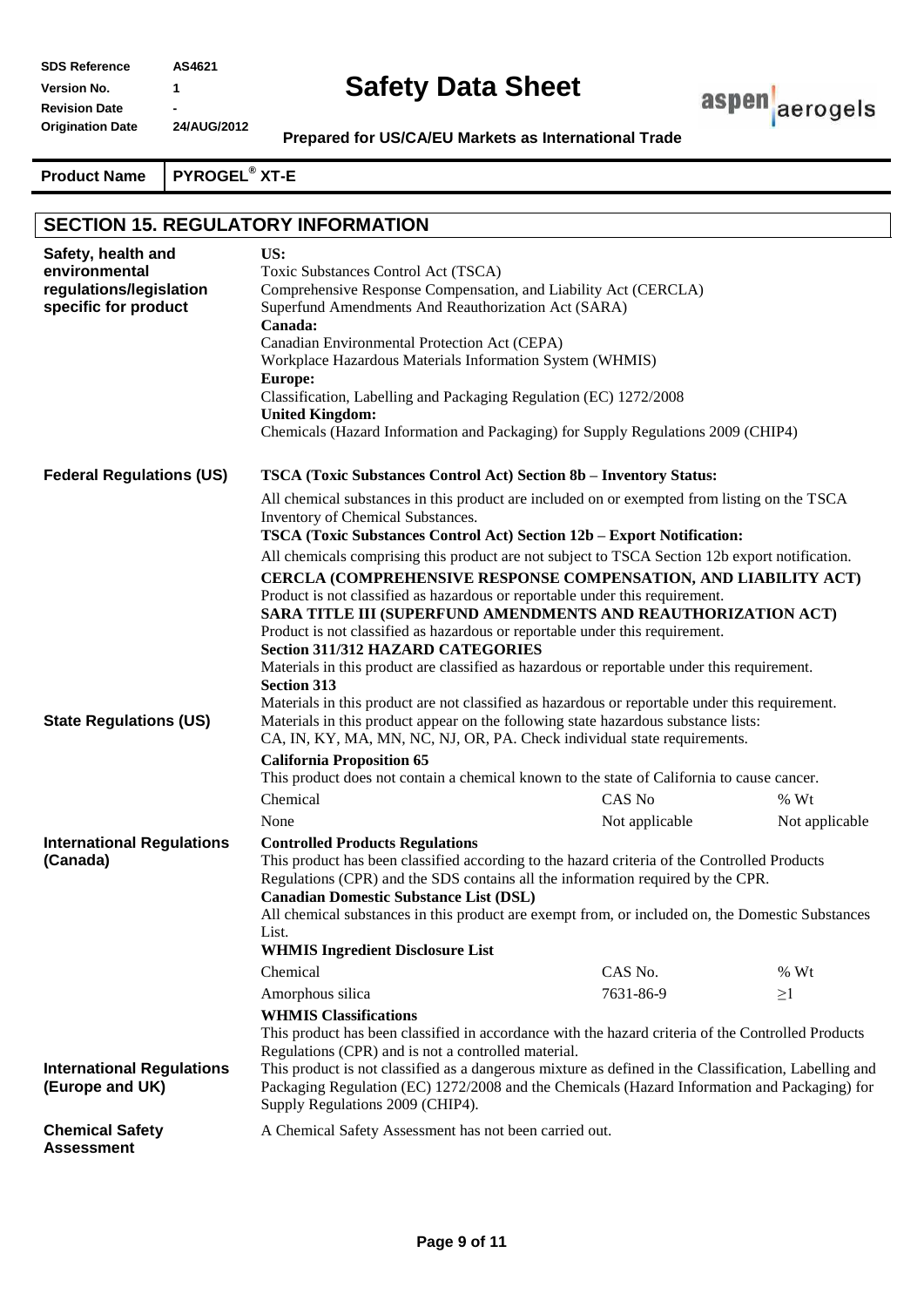| <b>SDS Reference</b>    | AS4621      |
|-------------------------|-------------|
| <b>Version No.</b>      | 1           |
| <b>Revision Date</b>    | -           |
| <b>Origination Date</b> | 24/AUG/2012 |

# **Version No. <sup>1</sup> Safety Data Sheet**



**Prepared for US/CA/EU Markets as International Trade**

**Product Name PYROGEL<sup>®</sup> XT-E** 

## **SECTION 16. OTHER INFORMATION**

| Key to abbreviations and                                                  | 1999/45/EC                                                                                                     | <b>EU Dangerous Preparations Directive</b>                                           |
|---------------------------------------------------------------------------|----------------------------------------------------------------------------------------------------------------|--------------------------------------------------------------------------------------|
| acronyms                                                                  | <b>ACGIH</b>                                                                                                   | American Conference of Governmental Industrial Hygienists, Inc. (US)                 |
|                                                                           | <b>ADR</b>                                                                                                     | European agreement governing the international carriage of dangerous goods by        |
|                                                                           |                                                                                                                | road                                                                                 |
|                                                                           | CAS No                                                                                                         | Chemical Abstracts Service Registry Number                                           |
|                                                                           | CHIP 4                                                                                                         | The Chemical (Hazard Information and Packaging for Supply) Regulations 2009          |
|                                                                           | <b>CLP</b>                                                                                                     | Classification, Labelling and Packaging Regulation (EC) 1272/2008                    |
|                                                                           | <b>CMR</b>                                                                                                     | Carcinogen, Mutagen, Reprotoxin                                                      |
|                                                                           | <b>DNEL</b>                                                                                                    | Derived No Effect Level                                                              |
|                                                                           | $EC_{50}$                                                                                                      | Concentration of a material that induces a 50% effect in the test subjects           |
|                                                                           | EC No                                                                                                          | European Inventory of Chemical Substances number                                     |
|                                                                           | <b>ECHA</b>                                                                                                    | European Chemicals Agency                                                            |
|                                                                           |                                                                                                                |                                                                                      |
|                                                                           | EH40 (2005)                                                                                                    | HSE's list of Workplace Exposure Limits, as updated and amended                      |
|                                                                           | <b>GHS</b>                                                                                                     | Globally Harmonised System for classification and labelling chemicals                |
|                                                                           | GHS09                                                                                                          | Pictogram - Environment                                                              |
|                                                                           | <b>HMIS</b>                                                                                                    | Hazardous Materials Identification System                                            |
|                                                                           | <b>HSE</b>                                                                                                     | Health and Safety Executive (UK)                                                     |
|                                                                           | <b>IARC</b>                                                                                                    | International Agency for Research on Cancer                                          |
|                                                                           | $LC_{50}$                                                                                                      | Concentration of a material in air that kills 50% of the test subjects               |
|                                                                           | $LD_{50}$                                                                                                      | Amount of a solid or liquid material that kills 50% of test subjects                 |
|                                                                           | LTEL                                                                                                           | Long Term Exposure Limit                                                             |
|                                                                           | $\mu$ g/l                                                                                                      | micrograms per litre                                                                 |
|                                                                           | mg/kg                                                                                                          | milligrams per kilogram                                                              |
|                                                                           | mg/1                                                                                                           | milligrams per litre                                                                 |
|                                                                           | $mg/m^3$                                                                                                       | milligrams per cubic metre                                                           |
|                                                                           | $\mathbf N$                                                                                                    | Dangerous for the Environment                                                        |
|                                                                           | <b>NFPA</b>                                                                                                    | National Fire Protection Association                                                 |
|                                                                           | <b>NIOSH</b>                                                                                                   | The National Institute for Occupational Safety and Health (US)                       |
|                                                                           | <b>NTP</b>                                                                                                     | National Toxicology Program                                                          |
|                                                                           | <b>OSHA</b>                                                                                                    | Occupational Health & Safety Administration (US)                                     |
|                                                                           | <b>PBT</b>                                                                                                     | Persistent, Bioaccumulative and Toxic                                                |
|                                                                           | <b>PEL</b>                                                                                                     | Permissible Exposure Limit                                                           |
|                                                                           | <b>PNEC</b>                                                                                                    | Predicted No Effect Concentration                                                    |
|                                                                           | <b>REACH</b>                                                                                                   | Registration, Evaluation and Authorisation of Chemicals Regulation (EC)<br>1907/2006 |
|                                                                           | <b>STEL</b>                                                                                                    |                                                                                      |
|                                                                           | <b>STP</b>                                                                                                     | Short Term Exposure Limit                                                            |
|                                                                           |                                                                                                                | Sewage Treatment Plant                                                               |
|                                                                           | <b>TLV</b>                                                                                                     | Threshold Limit Value                                                                |
|                                                                           | <b>TRGS</b>                                                                                                    | Technischen Regeln für Gefahrstoffe (Technical Rules for Hazardous Substances,       |
|                                                                           |                                                                                                                | Germany)                                                                             |
|                                                                           | <b>TWA</b>                                                                                                     | Time Weighted Average                                                                |
|                                                                           | vPvB                                                                                                           | very Persistent, very Bioaccumulative                                                |
|                                                                           | WEL                                                                                                            | Workplace Exposure Limit                                                             |
|                                                                           | <b>WHMIS</b>                                                                                                   | Workplace Hazardous Materials Identification System                                  |
| Sources of data                                                           | REACH Registration dossiers, suppliers' Safety Data Sheets, EH40(2005), TRGS, GESTIS-<br>database, ACGIH, OSHA |                                                                                      |
| <b>Methods used to evaluate</b><br>information used for<br>classification |                                                                                                                | Annex I, Classification, Labelling and Packaging Regulation (EC) 1272/2008           |
| <b>Key to Hazard Statements</b><br>in Section 3                           | H411                                                                                                           | Toxic to aquatic life with long lasting effects.                                     |